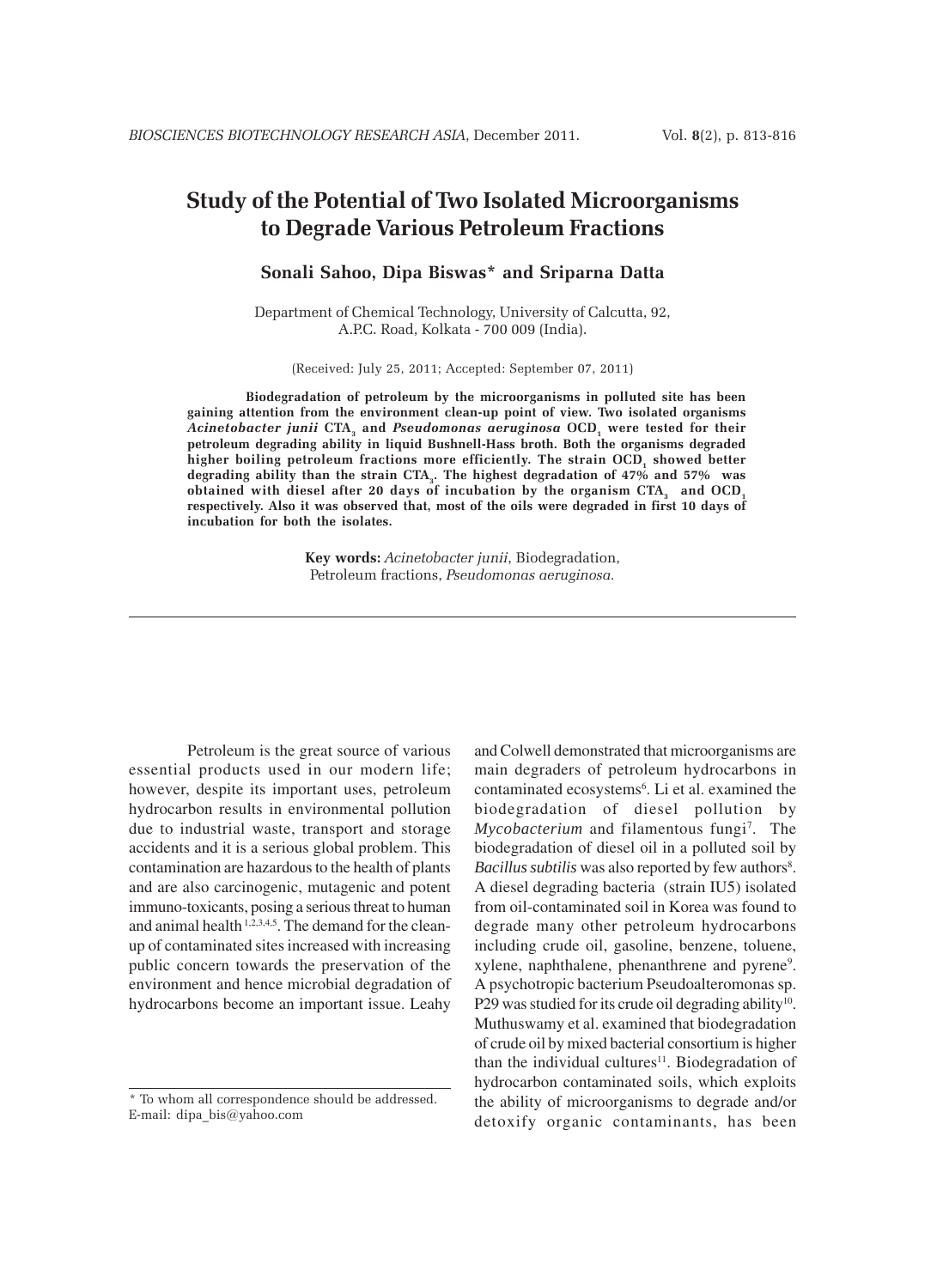established as an efficient, economic, versatile and environmentally sound treatment<sup>12</sup>.

The study therefore, aimed to observe the potential of two bacterial sp. to degrade various petroleum fractions.

## **MATERIAL AND METHODS**

## **Microorganisms**

The two microorganisms *Acinetobacter* junii  $\mathrm{CTA}_3^{-13}$  and  $P$ seudomonas aeruginosa  $\mathrm{OCD}_1^{-14}$ were isolated in the laboratory by the present authors from oil contaminated soil samples and air respectively.

## **Petroleum fractions**

Gasoline (unleaded), Kerosene, High Speed Diesel (HSD) – Retail Market; Atmospheric Gas Oil, Vacuum Gas Oil (VGO), Diesel Hydrodesulphurization (DHDS) feed stock, Lubricating Oil Base Stock (LOBS) – Indian Oil Corporation Ltd. , Haldia Refinery, W. B., India.

## **Media, Chemicals and Solvents**

Bushnell Haas (BH) broth, Peptone, Beef extract powder, Agar agar type I – Hi-Media; NaCl, Chloroform, Ethanol, Methanol – Merck; Acetone, Dichloromethane – SRL and other chemicals and solvents of AR Grade were procured from local supplier.

## **Treatment of petroleum fractions**

Shake flask studies were performed for treatment of petroleum fractions viz. gasoline, kerosene, diesel, atmospheric gas oil, VGO, DHDS feed stock and LOBS with the strains *A. junii* CTA<sub>3</sub> and *P. aeruginosa* OCD<sub>1</sub>. Fresh overnight culture was taken to inoculate the BH media containing 2% oil. The flasks were kept under shaking condition in a shaker incubator (ORBITEK L J E, Scigenics Biotech (Pvt.) Ltd., India) at optimum culture conditions (35°C temperature, 175 r.p.m and pH 7 for *A. junii* CTA<sub>3</sub>; 30°C temperature, 125 r.p.m and pH 6 for *P. aeruginosa*  $OCD_1$ ) for four days. The experiment was also repeated with higher percentage (upto 90 %v/v) of each petroleum fractions.

## **Assay of degradation of petroleum fractions by the two bacterial strains**

The percentage degradation of various petroleum fractions was determined using the gravimetric analysis<sup>15,16</sup>. The organisms were cultivated with 100 mL of BH media with 2 mL of C-

source at optimized culture conditions. After 10 days and 20 days of incubation, the whole culture broth was transferred to the separating funnel and aqueous phase was separated. The oil was extracted using dichloromethane<sup>17</sup>. The culture flask was also rinsed with the solvent to avoid any loss of oil. Then the percentage of oil degraded was calculated as follows:

% of oil degraded =  $\{$  (weight of oil tested – weight) of unconverted oil)/weight of oil tested}  $\times$  100

## **RESULTS AND DISCUSSION**

## **Treatment of petroleum fractions**

The growth potential of two strains on some petroleum fractions are given in Table 1. The table shows that weak growth in gasoline containing flask, medium growth in kerosene containing flask whereas, diesel, atmospheric gas oil, VGO, DHDS feed stock and LOBS shows huge growth of the organisms. Therefore, the study reveals that both the strains are suitable for degrading higher boiling petroleum fractions. The organisms  $CTA_3$  and  $OCD_1$  also showed significant growth with up to 90% (v/v) of petroleum fractions viz., diesel, VGO, LOBS etc. i.e. the higher percentage of oil does not inhibit the growth of organisms.

## **Assay of degradation of petroleum fractions by the isolated strains**

The two isolate  $A$ . *junii* CTA<sub>3</sub> and  $P$ .

**Table 1.** Growth potentials of  $CTA_3$  &  $OCD_1$ on some petroleum fractions

| Petroleum<br>fractions/<br>intermediates | Growth<br>potentials<br>of A. junii<br>$CTA_3^a$ | Growth<br>potentials of<br>P. aeruginosa<br>OCD <sub>1</sub> <sup>b</sup> |
|------------------------------------------|--------------------------------------------------|---------------------------------------------------------------------------|
| Gasoline                                 | $\overline{+}$                                   | $\overline{+}$                                                            |
| Kerosene                                 | $^{++}$                                          | $^{++}$                                                                   |
| <b>Diesel</b>                            | $^{+++}$                                         | $^{+++}$                                                                  |
| Atmospheric Gas Oil                      | $^{+++}$                                         | $^{+++}$                                                                  |
| VGO                                      | $^{+++}$                                         | $^{+++}$                                                                  |
| DHDS feed stock                          | $^{+++}$                                         | $^{+++}$                                                                  |
| LOBS                                     | $^{+++}$                                         | $^{+++}$                                                                  |

Characteristics were scored as: +, weak growth; ++, medium growth; +++, heavy growth.

Growth of strain at **a**: 35°C, 175 r.p.m and pH 7.0 **b:** 30°C, 125 r.p.m and pH 6.0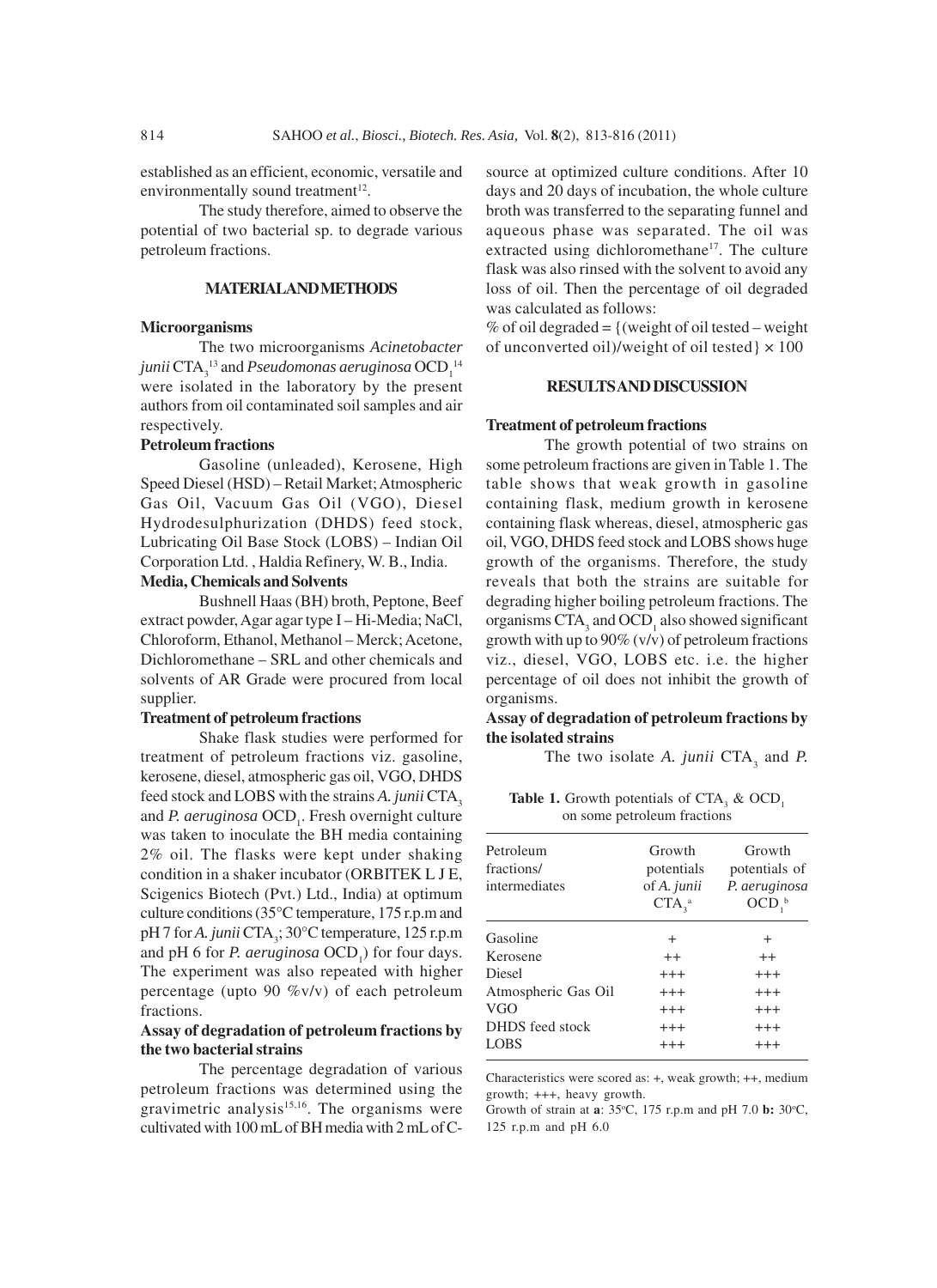

VGO, Vacuum gas oil; LOBS, Lubricating oil base stock; DHDS, Diesel hydrodesulphurization feed stock



aeruginosa OCD<sub>1</sub> were studied for their degradation abilities of diesel and other petroleum fractions. Results of the experiment are shown in Figure 1 and Figure 2. The figures shows that the isolates have the good potential of degrading petroleum fractions like diesel, DHDS feed stock, VGO, LOBS. The highest degradation of 47% and 57% was obtained with diesel by the organism  $CTA<sub>3</sub>$  and  $OCD<sub>1</sub>$  respectively after 20 days of incubation. Biodegradation of kerosene by the isolates was observed in lower extent. The result of this figures was also supported with the result of Table 1. Also from figures it was observed that, most of the oils were degraded in first 10 days of incubation for both the isolates. However, strain *P.* aeruginosa OCD<sub>1</sub> showed better degradation ability of petroleum oils than the strain *A. junii*  $CTA_{3}$ .

Therefore, the strains *A. junii* CTA<sub>2</sub> and P. aeruginosa OCD<sub>1</sub> may be used for degradation of petroleum oil from the environment. Also, the isolates can be used for making bacterial consortium with other aromatic or paraffinic degraders for removal of more and more percentage of oil from the soil and aquatic system.

#### **ACKNOWLEDGEMENTS**

The authors are grateful to University Grants Commission (UGC), New Delhi for the financial support.



VGO, Vacuum gas oil; LOBS, Lubricating oil base stock; DHDS, Diesel hydrodesulphurization feed stock

**Fig. 2.** Degradation of petroleum oils by *P. aeruginosa* OCD<sub>1</sub>

#### **REFERENCES**

- 1. Atlas R. M., *Microbiol. Rev*., **45**: 180-209 (1981).
- 2. Zhou E. and Crawford R., *Biodegradation*, **6**: 127-140 (1995).
- 3. Liebeg E. W. and Cutright T. J., *Int. Biodeterior. Biodegradation,* **44**: 55-64 (1999).
- 4. Ting Y. P. and HuTan H. M., *Resour. Environ. Biotechnol*., **2**: 197-218 (1999).
- 5. Vasudevan N. and Rajaram P., *Environ. Int*., **26**: 409-411 (2001).
- 6. Leahy J. G. and Colwell R. J. L., *Microbiol. Rev.*, **54**: 305-315 (1990).
- 7. Li Y.-Q., LIU H.-F., Tian Z.-L., Zhu L.-H., Wu Y.-H. and Tang H.-Q., *Biomedical and Environmental Sciences*, **21**: 181-187 (2008).
- 8. Nwaogu1 L. A., Onyeze1 G. O. C. and Nwabueze R. N., *Afr. J. Biotechnol*., 7: 1939-1943 (2008).
- 9. Hong J. H., Kim J., Choi O. K., Cho K.-S. and Ryu H. W., *World J. Microbiol. Biotechnol.*, **21**: 381-384 (2005).
- 10. Lin X., Yang B., Shen J. and Du N., *Curr. Microbiol*., **59**: 341–345 (2009).
- 11. Muthuswamy S., Arthur Raj B., Sang-Ho B. and Sei-Eok Y., *Clean*, **36**: 92 – 96 (2008).
- 12. Mehrashi M. R., Haghighi B., Shariat M., Naseri S. and Naddafi K., *Iranian J. Public Health*, **32**: 28-32 (2003).
- 13. Sahoo S., Biswas D., Datta S. and Banik Choudhury R., *Bioscience Biotechnology Research Asia*, **6**: 169-174 (2009).
- 14. Sahoo S., Datta S., Biswas D. and Banik Choudhury R., *J. Oleo Sci*., **59**: 601-605 (2010).